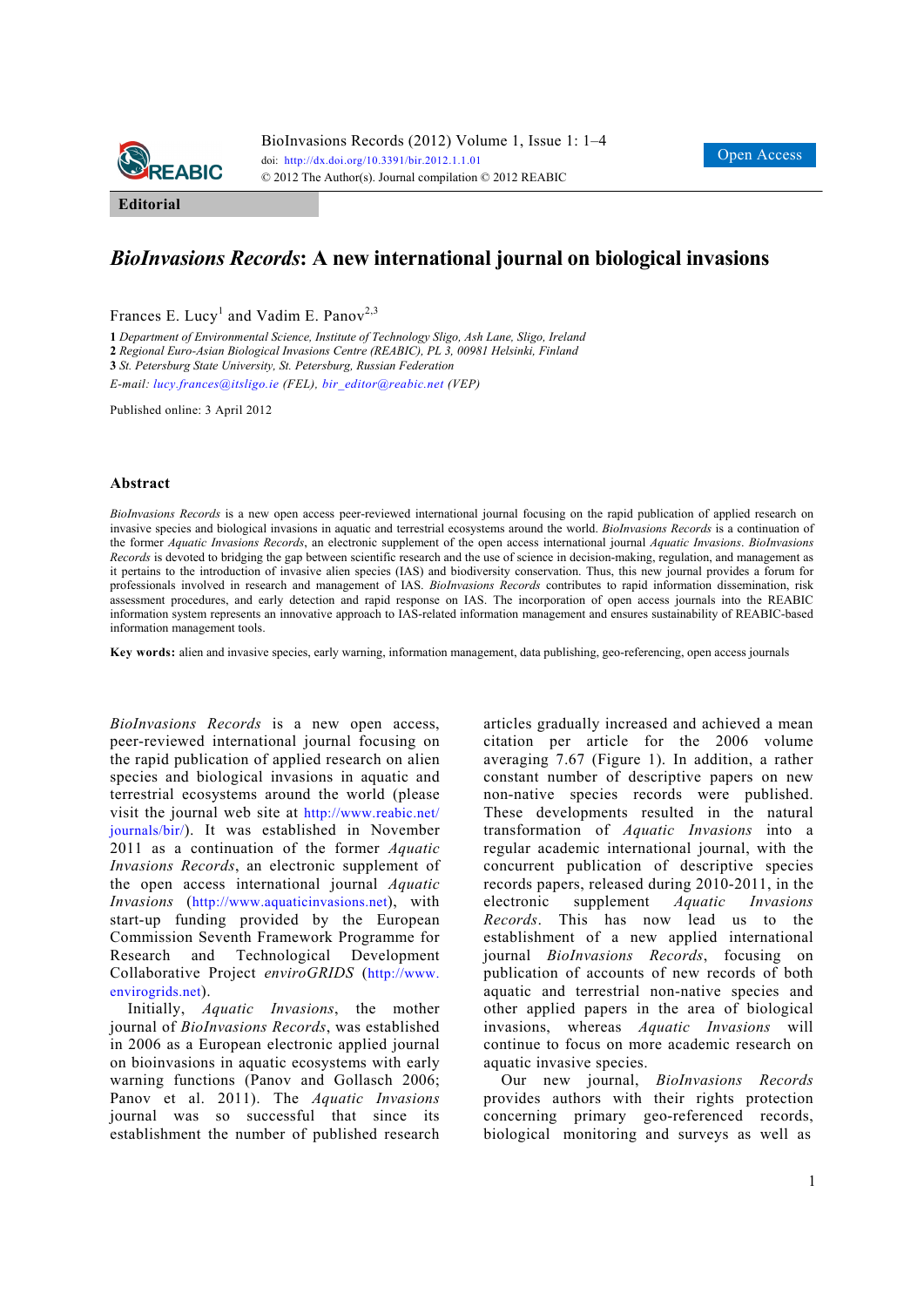

**Figure 1.** The number of papers published in *Aquatic Invasions* per year (2006–2011): deep blue indicates descriptive papers on new records of non-native species, numbers above bars indicate mean number of citations per article according to ISI Web of Science (21 March 2012).

timely publication of reports concerning first invasive species records. This contributes to rapid information dissemination, risk assessment procedures, and early warning systems, and successful or failed rapid response activities on invasive alien species (IAS). Furthermore, *BioInvasions Records* publishes technical reports on new management technologies for invasive species and also the proceedings of relevant international conferences/meetings.

One of the key benefits of the open access journal *BioInvasions Records* is the timely and readily available publication of essential primary scientific information, which feeds into IAS management efforts and informs both decision and policy making processes. This journal also may contribute to timely and coordinated eradication efforts of newly-found IAS. The fast and comprehensive peer-review process of manuscripts serves as an effective quality control mechanism.

*BioInvasions Records* also is devoted to bridging the gap between scientific research and the use of science in decision-making, regulation, and management in the area of introduction of invasive species and biodiversity conservation. The journal provides a forum for professionals involved in research and management of invasive alien species, including a focus on the following:

- •New records of non-native species
- •Early detection, early warning and rapid response activities

## •Ecological risk assessment

•Advances in management of invasive species

*BioInvasions Records* will serve as a platform for the online publication of primary datasets on species records, thereby providing solutions to the growing issues of (1) environmental- and biodiversity-related data sharing (Costello 2009) and (2) the support of online databases of IAS with geo-referenced species records data (Vandekerkhove and Cardoso 2011). Through publication of experts' data in *BioInvasions Records,* we will encourage sharing of expert knowledge on IAS introductions and promote regular updates of online databases, primarily those available in the Regional Euro-Asian Biological Invasions Centre information system (REABIC, http://www.reabic.net ).

The official publisher of *BioInvasions Records*, REABIC is an independent regional data centre for invasive alien species (IAS) serving as an international repository for georeferenced record data on IAS and currently focused on providing effective mechanisms of online open access to the datasets of georeferenced IAS monitoring programmes. Specifically, REABIC provides services for data holders in terms of protection of their author rights on IAS related information via timely publication of their papers in the international open access thematic journals *Aquatic Invasions* and *BioInvasions Records*, both established by REABIC (http://www.reabic.net/journals/). Both thematic journals include a peer-review system as the primary mechanism for quality control of IAS data, available after their publication in the online information system of REABIC. These scientific journals, as part of the information system of REABIC, serve to provide a unique opportunity to develop early warning systems, based on the most recent geo-referenced records of IAS (Panov et al. 2011). The incorporation of open access journals into the REABIC information system represents an innovative approach to IAS-related information management and ensures sustainability of REABIC-based information management tools. In combination with other REABIC-based online services, including the European Research and Management Network on Aquatic Invasive Species (ERNAIS) experts database (http://www. reabic.net/ZnExp.aspx), REABIC also provides a virtual platform for linking the international research community to the general public, managers, decision-makers, and all relevant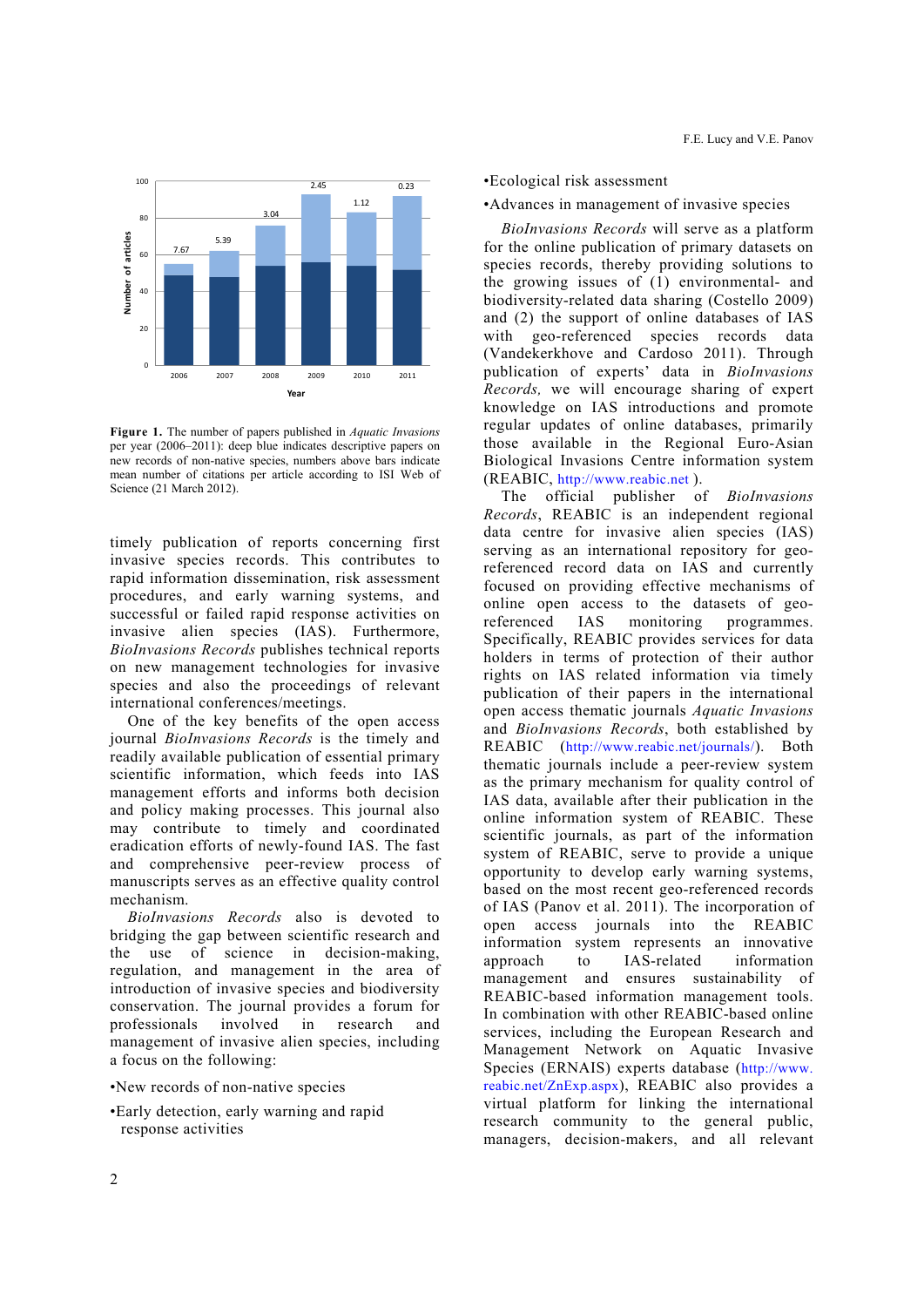stakeholders. Currently we are working on mechanisms for the more effective transfer of scientific information from publications in open access journals upwards to the level of decisionmaking, by focusing on the Black Sea basin area as a model region (Panov et al. 2012).

The Open Access policy of *BioInvasions Records* means that authors retain the copyright of their articles, which can be copied, downloaded, and freely distributed. The primary advantage of open access journals is that the entire content is freely available to users everywhere. Open access gives a worldwide audience larger than that of any subscriptionbased journal and thus increases the visibility and impact of published papers, and their citations, respectively. This widespread accessibility also can increase efficiency for risk assessment and rapid response to bioinvasions. Moreover, publication of primary research data via open access increases citation rates of research articles (Piwowar et al. 2007).

In adherence to the general funding model for open access journals, *BioInvasions Records* is charging authors for processing of their manuscripts. Also, the journal currently is seeking additional funding from relevant organizations in order to support students, retired scientists, those from low-income countries, and to support the submission of datasets with species records. During 2012, publication of papers submitted to *BioInvasions Records* by scientists from the Black Sea basin countries will be supported by the European Commission FP7 project *enviroGRIDS*.

The journal is supported by a strong international editorial team, including recognized experts in the area of biological invasions. Associate editors of BIR include: Dr. Kestutis Arbaciauskas (Nature Research Centre, Lithuania), Dr. Ernesto Azzurro (ISPRA, Institute for Environmental Protection and Research, Italy), Dr. Sarah A. Bailey (Fisheries and Oceans Canada, Canada), Dr. Kathleen Beyer (Flinders University, Australia), Dr. Demetrio Boltovskoy (University of Buenos Aires, Argentina), Dr. Elisabeth J. Cook (The Scottish Association for Marine Science, UK), Prof. Gordon Copp (Cefas-Lowestoft, UK and Bournemouth University, UK), Dr. Philippe Goulletquer (IFREMER, France), Prof. Rodolphe Gozlan (Bournemouth University, UK), Dr. Michal Grabowski (University of Lodz, Poland), Dr. John Mark Hanson (Fisheries and Oceans Canada, Canada), Dr. Andrea Locke (Fisheries and Oceans Canada, Canada), Dr. Maiju Lehtiniemi (SYKE, Finland), Dr. Sergey E. Mastitsky (BASF, Ludwigshafen, Germany), Dr. Thomas Therriault (Fisheries and Oceans Canada, Canada) and Dr. David Wong (University of Nevada Las Vegas, USA). In addition, we have a strong Advisory Board, including such outstanding international experts as Prof. Ferdinando Boero (University of Salento, Italy), Dr. Paul F. Clark (The Natural History Museum, UK), Dr. Mark J. Costello (University of Auckland, New Zealand), Prof. Henri J. Dumont (Ghent University, Belgium), Dr. Bella Galil (National Institute of Oceanography, Israel), Dr. Francesca Gherardi (University of Florence, Italy), and Dr. Argyro Zenetos (Hellenic Centre for Marine Research, Greece).

This first issue of *BioInvasions Records*  comprises 14 research articles, describing new records of non-native species in marine and freshwater ecosystems around the world: in the Wadden Sea (Nehring et al. 2012), British coastal waters (Stebbing et al. 2012), Mediterranean Sea (Azzurro et al. 2012; Bariche 2012; Bogi and Galil 2012; Gülşahin and Tarkan 2012; Jribi and Bradai 2012), western Atlantic coast (Meretta et al. 2012; Sant'Anna et al. 2012), eastern Pacific coast (Galland and Pennebaker 2012), and inland waters of Europe and Asia (Gophen and Shealtiel 2012; Kvach 2012; Naser et al. 2012; Sánchez-Hernández et al. 2012).

## **References**

- Azzurro E, Milazzo M, Maynou F (2012) First confirmed record of the Lessepsian migrant *Pteragogus pelycus* Randall, 1981 (Teleostei: Labridae) for the North African coasts. *BioInvasions Records* 1: 45-48, http://dx.doi.org/10.3391/ bir.2012.1.1.10
- Bariche M (2012) Recent evidence on the presence of *Heniochus intermedius* (Teleostei: Chaetodontidae) and *Platycephalus indicus* (Teleostei: Platycephalidae) in the Mediterranean Sea. *BioInvasions Records* 1: 53-57, http://dx.doi.org/ 10.3391/bir.2012.1.1.12
- Bogi C, Galil BS (2012) First record of *Pseudorhaphitoma cf. iodolabiata* (Hornung & Mermod, 1928) (Mollusca; Gastropoda; Mangeliidae) off the Mediterranean coast of Israel. *BioInvasions Records* 1: 33-35, http://dx.doi.org/ 10.3391/bir.2012.1.1.07
- Costello MJ (2009) Motivating online publication of data. *BioScience* 59: 418-427, http://dx.doi.org/10.1525/bio.2009. 59.5.9
- Galland GR, Pennebaker SL (2012) A benthic diatom bloom in the Gulf of California, Mexico. *BioInvasions Records* 1: 65- 69, http://dx.doi.org/10.3391/bir.2012.1.1.14